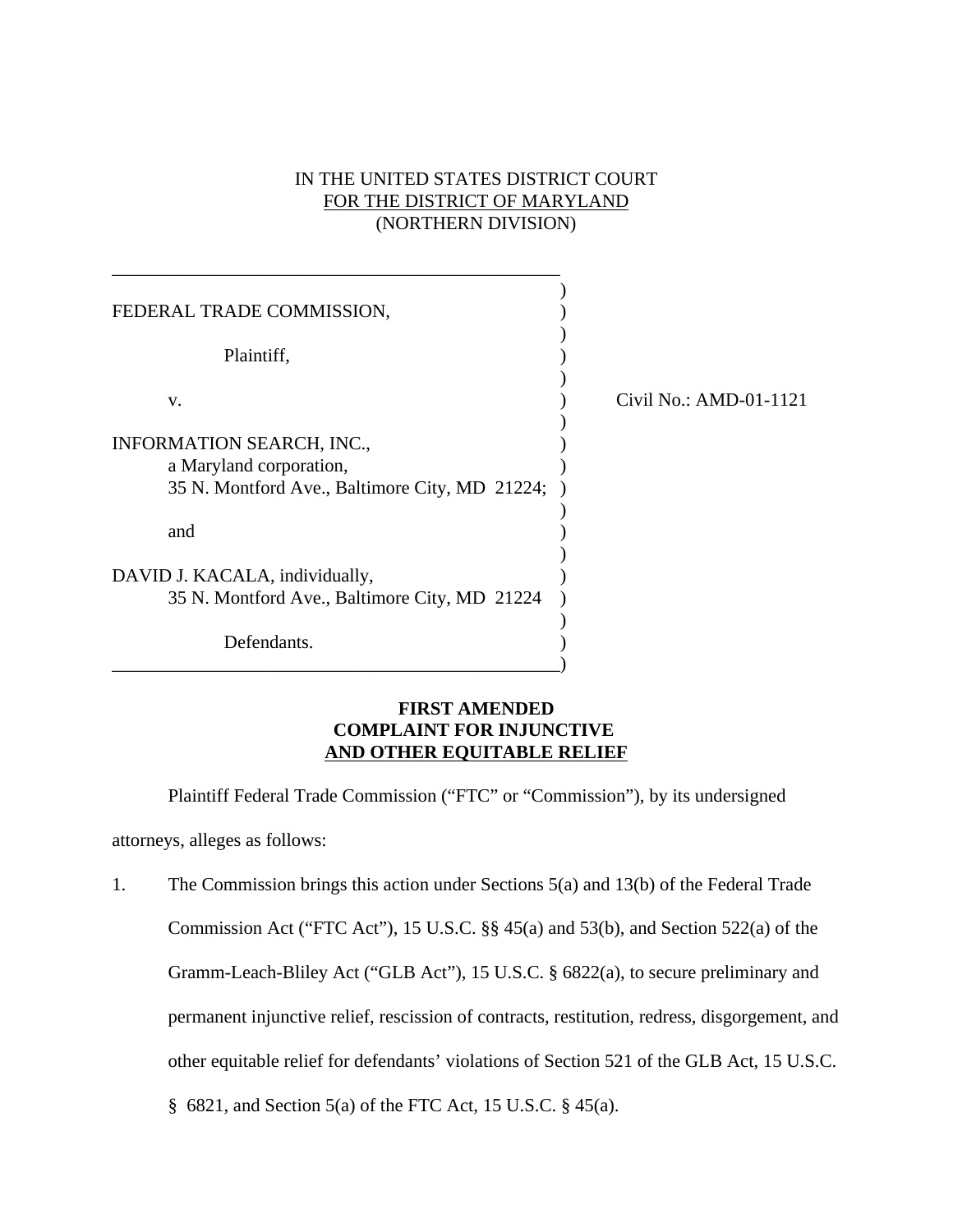### **JURISDICTION AND VENUE**

- 2. Jurisdiction is based on 28 U.S.C. §§ 1331, 1337(a), 1345, and 1355, and on 15 U.S.C. §§ 45(a)(1), 53(b), and 6822(a).
- 3. Venue in the Northern Division of the District of Maryland is proper under 28 U.S.C. §§ 1391(b)-(c), and 15 U.S.C. § 53(b).

#### **PLAINTIFF**

4. Plaintiff FTC is an independent agency of the United States Government created by 15 U.S.C. § 41, *et seq.* The Commission is charged, *inter alia*, with enforcing Section 5(a) of the FTC Act, 15 U.S.C. § 45(a), which prohibits unfair or deceptive acts or practices in or affecting commerce. Plaintiff is also charged, under Section 522(a) of the GLB Act, 15 U.S.C. § 6822(a), with enforcing Section 521 of the GLB Act, 15 U.S. C. § 6821, which prohibits any person from using, directly or through others, false pretenses to obtain customer information of a financial institution from the financial institution or from the customer. Section 13(b) of the FTC Act, 15 U.S.C. § 53(b), authorizes plaintiff to initiate federal district court proceedings, in its own name by its designated attorneys, to enjoin violations of any provision of law enforced by the FTC, and to secure such equitable relief as may be appropriate in each case, including redress, restitution, and disgorgement.

#### **DEFENDANTS**

5. Defendant Information Search, Inc. ("ISI"), is a Maryland corporation with its principal offices located at 35 North Montford Avenue, Baltimore, Maryland. ISI conducts business over the telephone and through its Web site located at <www.http://information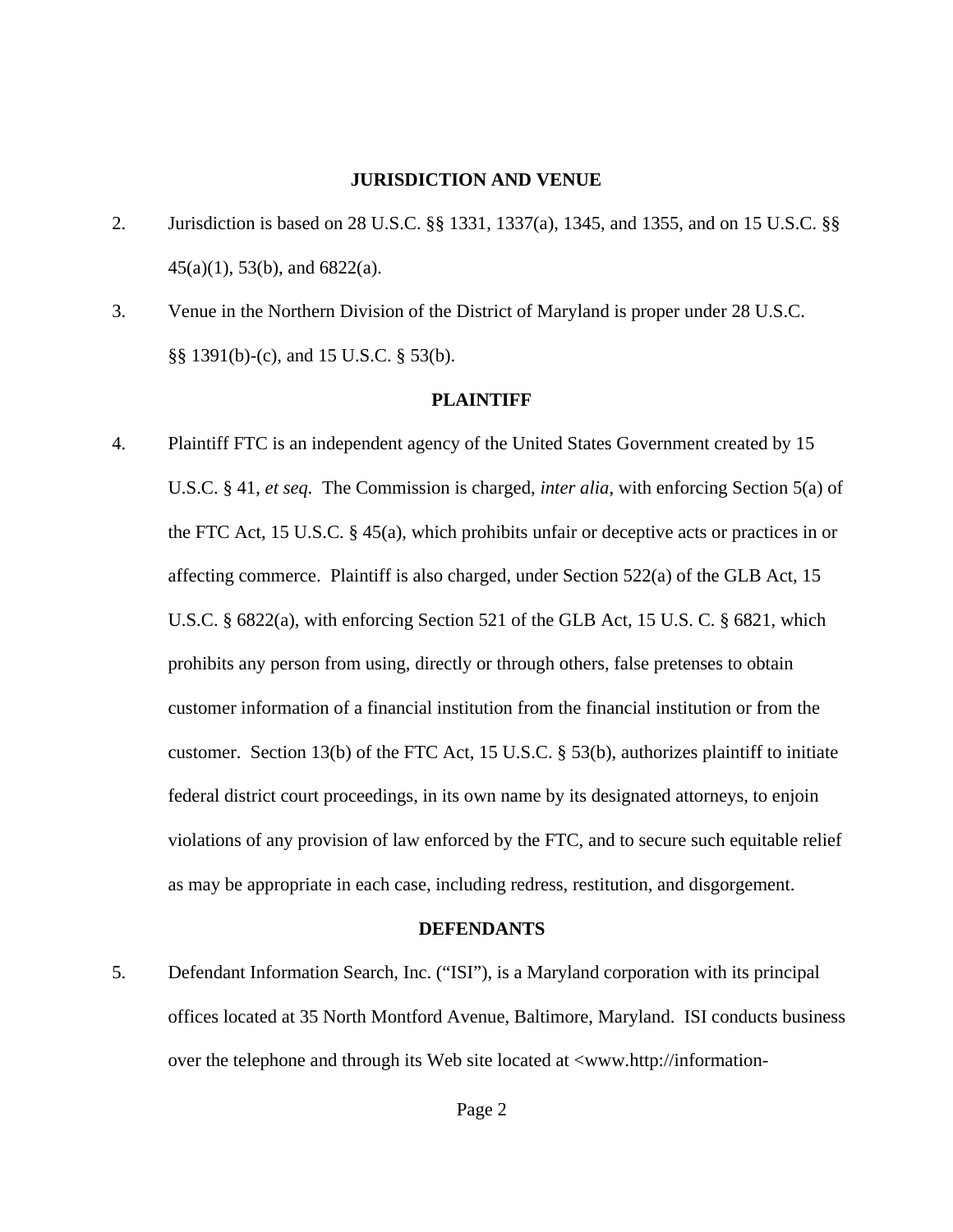search.com>.

- 6. Defendant David J. Kacala is the founder, owner, sole director, and sole officer of ISI. Acting alone or in concert with others, he has formulated, directed, controlled, or participated in the acts and practices of ISI, as set forth in this complaint.
- 7. At all times material to this complaint, defendants have conducted business in this district.

### **DEFENDANTS' BUSINESS PRACTICES**

- 8. Since at least September 2000, defendants have advertised over the World Wide Web that they can obtain customer information from financial institutions and make such information available to their clients for a fee. On their Web site, defendants state: "ISI can provide the information that leads you to locating people and businesses, finding and verifying assets." Defendants offer on their Web site to sell asset information such as bank accounts, stock, bond, and mutual fund information, and safe deposit box locations. On their Web site, defendants offer to "[r]etrieve information on a business or individual locally or nationally."
- 9. To obtain customer information, defendants use, or cause others to use, false pretenses, fraudulent statements, fraudulent or stolen documents or other misrepresentations, including posing as a customer of a financial institution, to induce officers, employees, or agents of financial institutions (and persons defendants believe to be such officers, employees, or agents) to disclose customer information. Defendants sell the customer information that they have obtained, including bank account balances and bank account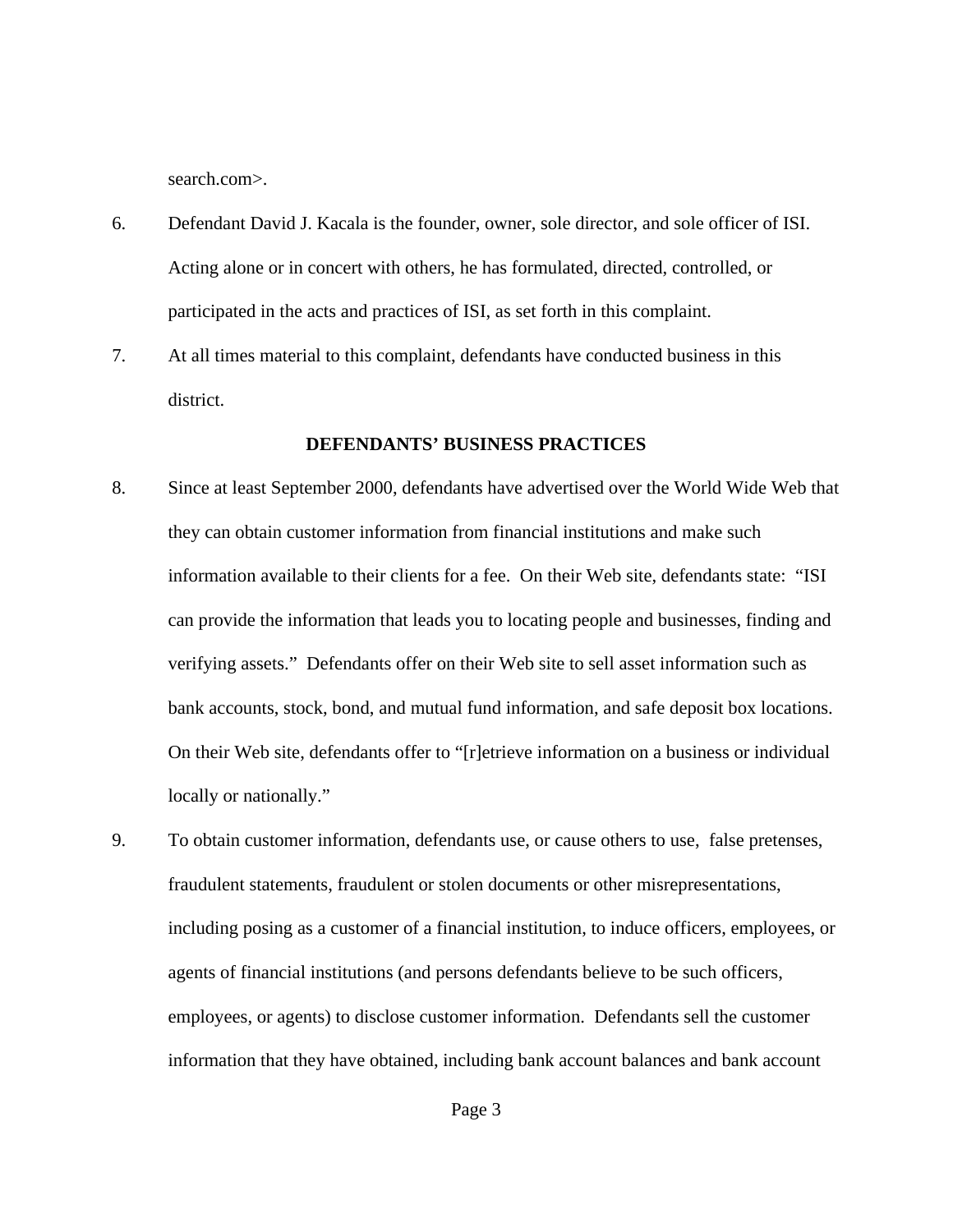activity statements, to their clients.

# **COMMERCE**

10. At all times material herein, defendants have maintained a course of trade in or affecting commerce, as *commerce* is defined in Section 4 of the FTC Act, 15 U.S.C. § 44.

# **THE GRAMM-LEACH-BLILEY ACT**

11. Section 521 of the GLB Act, 15 U.S.C. § 6821, became effective on November 12, 1999,

and has since remained in full force and effect. Section 521(a) of the Gramm-Leach-

Bliley Act, 15 U.S.C. § 6821(a), prohibits:

any person from obtaining or attempting to obtain, or causing to be disclosed or attempting to cause to be disclosed to any person, customer information of a financial institution relating to another person - (1) by making a false, fictitious, or fraudulent statement or representation to an officer, employee, or agent of a financial institution; (2) by making a false, fictitious, or fraudulent statement or representation to a customer of a financial institution; or (3) by providing any document to an officer, employee, or agent of a financial institution, knowing that the document is forged, counterfeit, lost, or stolen, was fraudulently obtained, or contains a false, fictitious, or fraudulent statement or representation.

Section 521(b) of the Gramm-Leach-Bliley Act, 15 U.S.C. § 6821(b), prohibits any person from requesting:

a person to obtain customer information of a financial institution, knowing that the person will obtain, or attempt to obtain, the information from the institution in any manner described in [Section 521(a) of the Graham-Leach-Bliley Act, 15 U.S.C. § 6821(a)].

Section 527(1) of the GLB Act, 15 U.S.C. § 6827(1), defines *customer,* with respect to a

financial institution, as "any person (or authorized representative of a person) to whom

the financial institution provides a product or service, including that of acting as a

fiduciary." Section 527(2) of the GLB Act, 15 U.S.C. § 6827(2), defines *customer*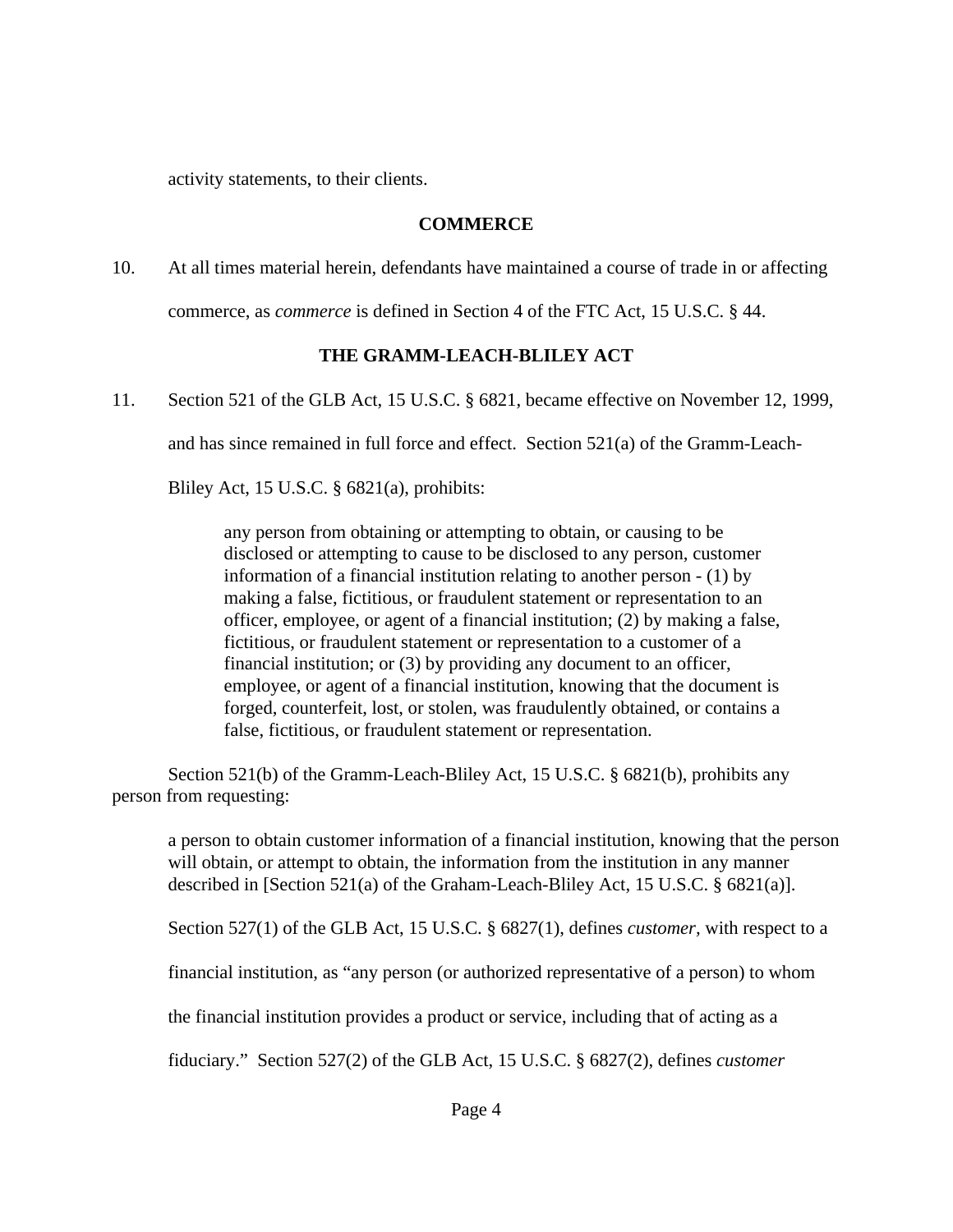*information of a financial institution* as "any information maintained by or for a financial institution which is derived from the relationship between the financial institution and a customer of the financial institution and is identified with the customer." Section 527(4)(A) of the GLB Act, 15 U.S.C. § 6827(4)(A), defines *financial institution* as "any institution engaged in the business of providing financial services to customers who maintain a credit, deposit, trust, or other financial account or relationship with the institution."

# **VIOLATIONS OF THE GLB ACT ARE UNFAIR OR DECEPTIVE ACTS OR PRACTICES IN VIOLATION OF SECTION 5(a) OF THE FTC ACT**

12. Section 522(a) of the GLB Act, 15 U.S.C. § 6822(a), empowers the Commission to enforce Section 521 of the GLB Act, 15 U.S.C. § 6821, "in the same manner and with the same power and authority as the Commission has under the Fair Debt Collection Practices Act ["FDCP Act"] to enforce compliance with such Act." Section 814 of the FDCP Act, 15 U.S.C. § 1692l, provides that "[a]ll the functions and powers of the Commission under the [FTC Act] are available to the Commission to enforce compliance with" the FDCP Act. Section 814 of the FDCP Act also provides that a violation of the FDCP Act "shall be deemed to be an unfair or deceptive act or practice in violation of" the FTC Act.

### **SECTION 5(a) OF THE FTC ACT**

13. Section 5(a) of the FTC Act, 15 U.S.C. § 45(a), renders unfair or deceptive acts or practices in or affecting commerce unlawful. Misrepresentations of material facts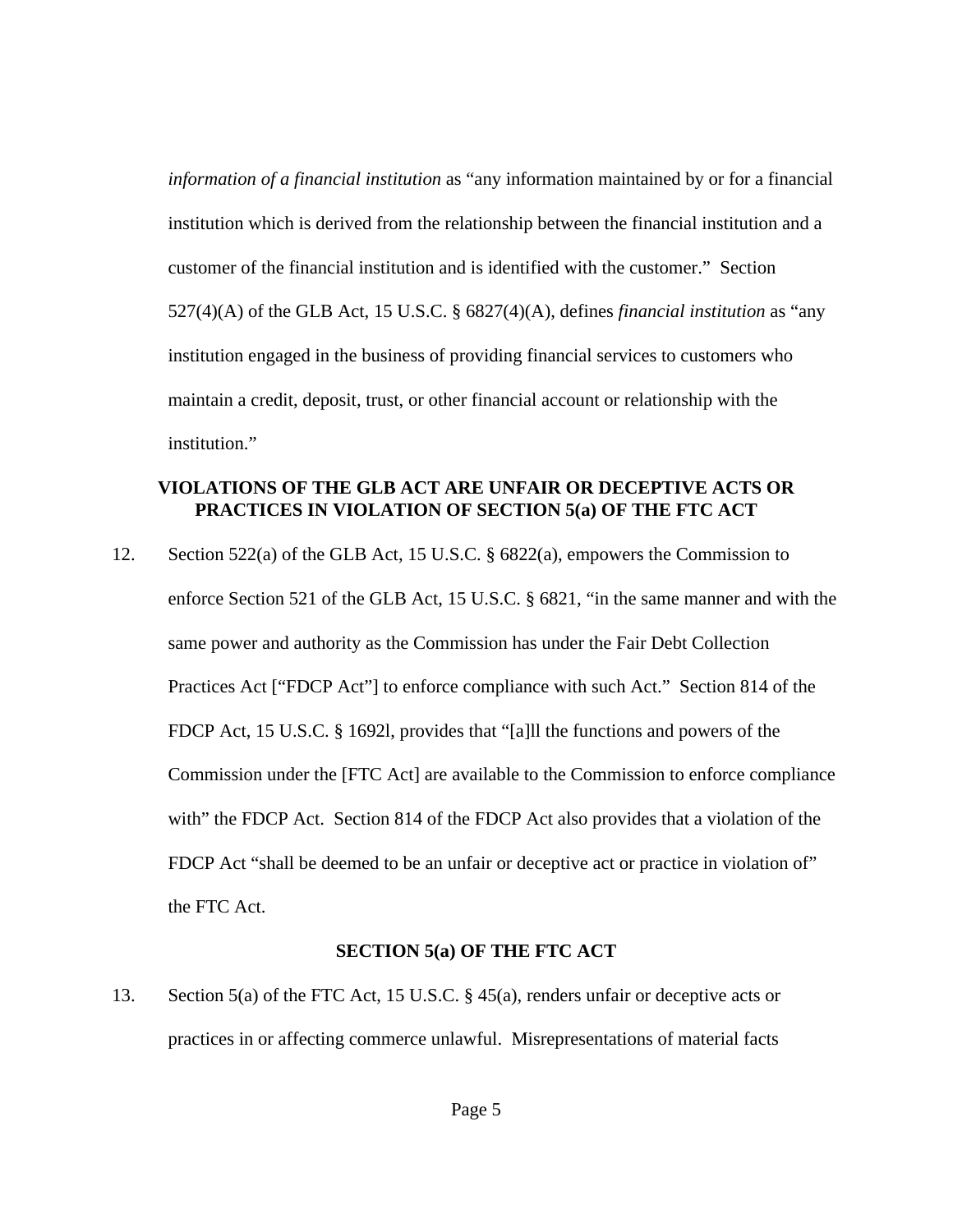constitute deceptive acts or practices and are unlawful pursuant to Section 5(a) of the FTC Act. Under Section 5(n) of the FTC Act, an act or practice is unfair if it causes or is likely to cause substantial injury to consumers which is not reasonably avoidable by consumers themselves and not outweighed by countervailing benefits to consumers or to competition.  $15$  U.S.C.  $\S$  45(n).

### **COUNT ONE**

### **DEFENDANTS' VIOLATIONS OF GRAMM-LEACH-BLILEY ACT**

- 14. In numerous instances, through others, defendants have contacted financial institutions and falsely represented to representatives of the financial institutions (or persons defendants believed to be such representatives) that defendants are customers of the financial institutions, or have made other misrepresentations. Defendants make these false representations to induce the persons to disclose customer information belonging to third parties.
- 15. Defendants' false representations to representatives of financial institutions (or persons defendants believe to be such representatives) violate Section 521(b) of the GLB Act, 15 U.S.C. § 6821(b).

#### **COUNT TWO**

#### **DEFENDANTS' VIOLATIONS OF SECTION 5(a) OF THE FTC ACT**

- 16. Paragraphs 1-15 are incorporated herein by reference.
- 17. Defendants' practices of misrepresenting, through others, (1) their identity, (2) their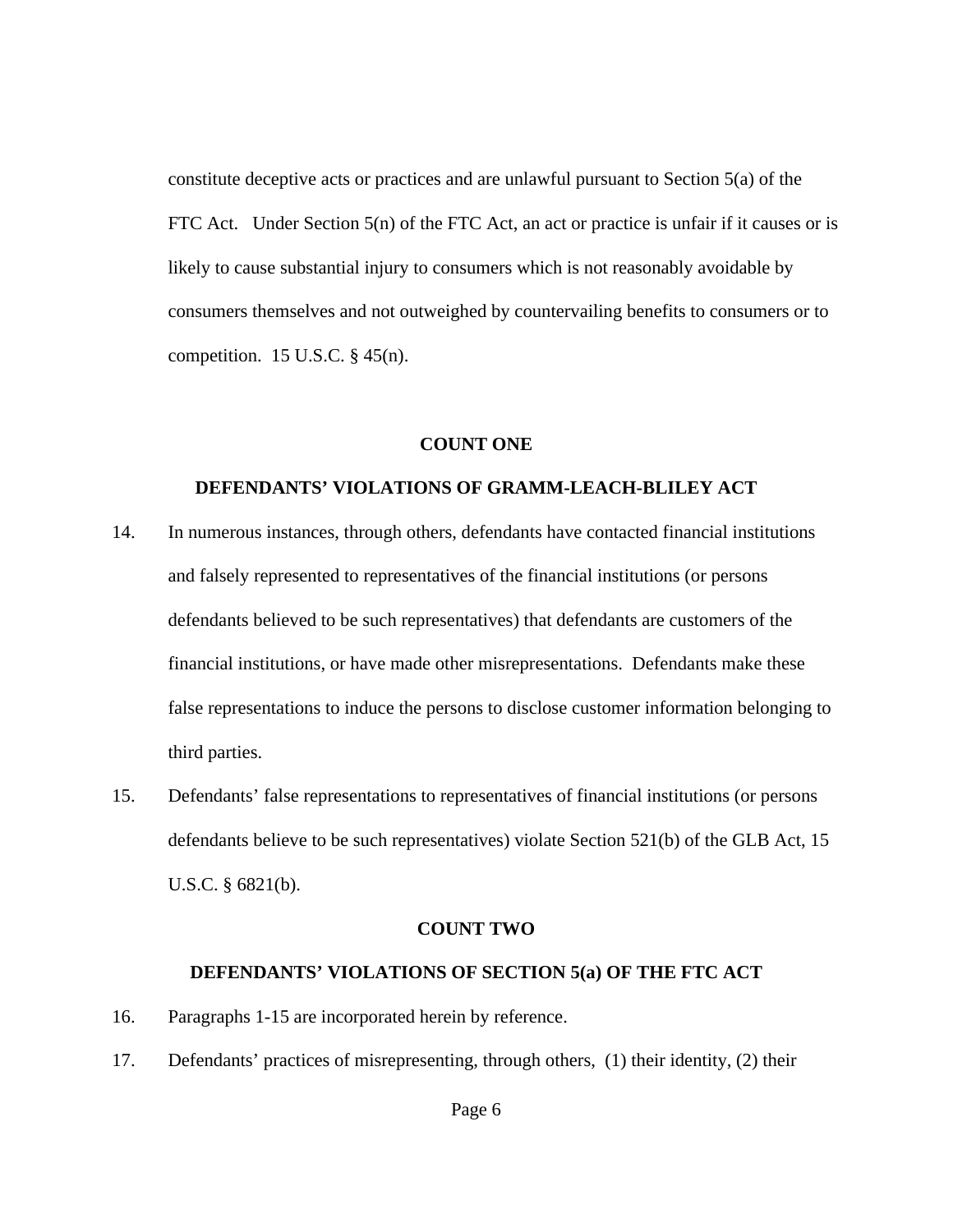purposes, or (3) their right to receive customer information, to representatives of financial institutions (or persons defendants believe to be representatives of financial institutions), for the purpose of fraudulently obtaining consumers' financial information and subsequently selling that information, causes or is likely to cause substantial injury to consumers that is not reasonably avoidable by consumers themselves and not outweighed by countervailing benefits to consumers or to competition.

- 18. Defendants' acts or practices, as set out above, are misleading.
- 19. Therefore, defendants' acts or practices, as set out above, are unfair or deceptive and violate Section 5(a) of the FTC Act, 15 U.S.C. § 45(a).

### **CONSUMER INJURY**

20. Consumers throughout the United States have suffered, or are likely to suffer, injury as a result of defendants' ongoing unlawful acts or practices. Absent injunctive relief by this Court, defendants are likely to continue to injure consumers and harm the public interest.

### **UNJUST ENRICHMENT**

21. If defendants are permitted to retain the sums obtained as a result of their violations of the GLB Act and the FTC Act, they would be unjustly enriched and consumers will be denied just compensation.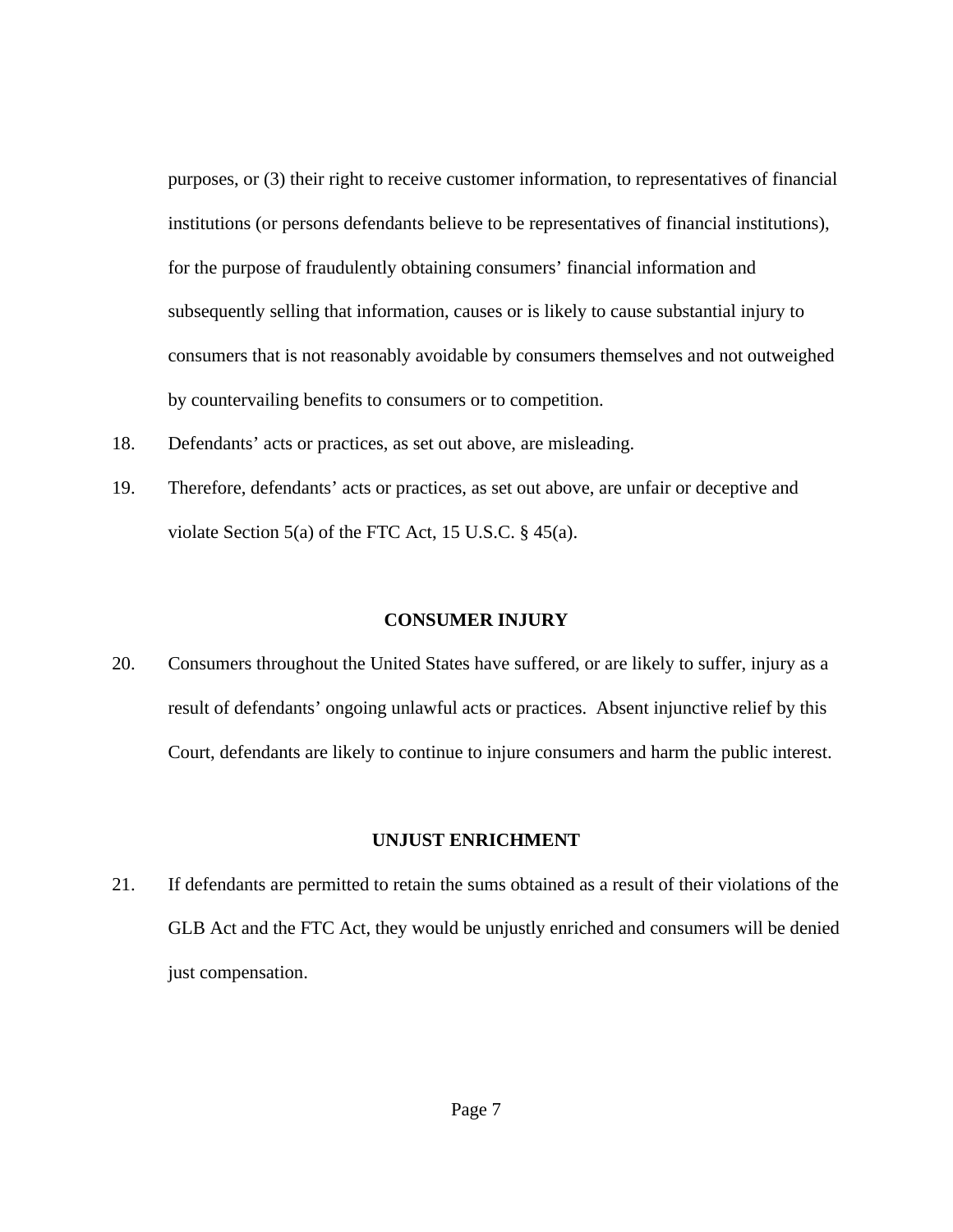# **THIS COURT'S POWER TO GRANT RELIEF**

- 22. Section 13(b) of the FTC Act, 15 U.S.C. § 53(b), empowers this Court to grant injunctive and other ancillary relief, including disgorgement and consumer redress, to prevent and remedy any violations of any provision of law enforced by the FTC.
- 23. This Court, in the exercise of its equitable jurisdiction, may award other ancillary relief to remedy injury caused by defendants' law violations.

# **PRAYER FOR RELIEF**

WHEREFORE, Plaintiff Federal Trade Commission, requests that this Court, as authorized by Section 13(b) of the FTC Act, 15 U.S.C. § 53(b), and pursuant to its own equitable powers:

- a. Award plaintiff such preliminary injunctive and ancillary relief as may be necessary to avert the likelihood of consumer injury during the pendency of this action and to preserve the possibility of effective final relief;
- b. Permanently enjoin defendants from violating the GLB Act and the FTC Act, as alleged herein; and
- c. Award all relief that the Court finds necessary to remedy defendants' continuing violations of the GLB Act and Section 5(a) of the FTC Act, including, but not limited to, redress, and disgorgement of defendants' ill-gotten gains.

Dated: